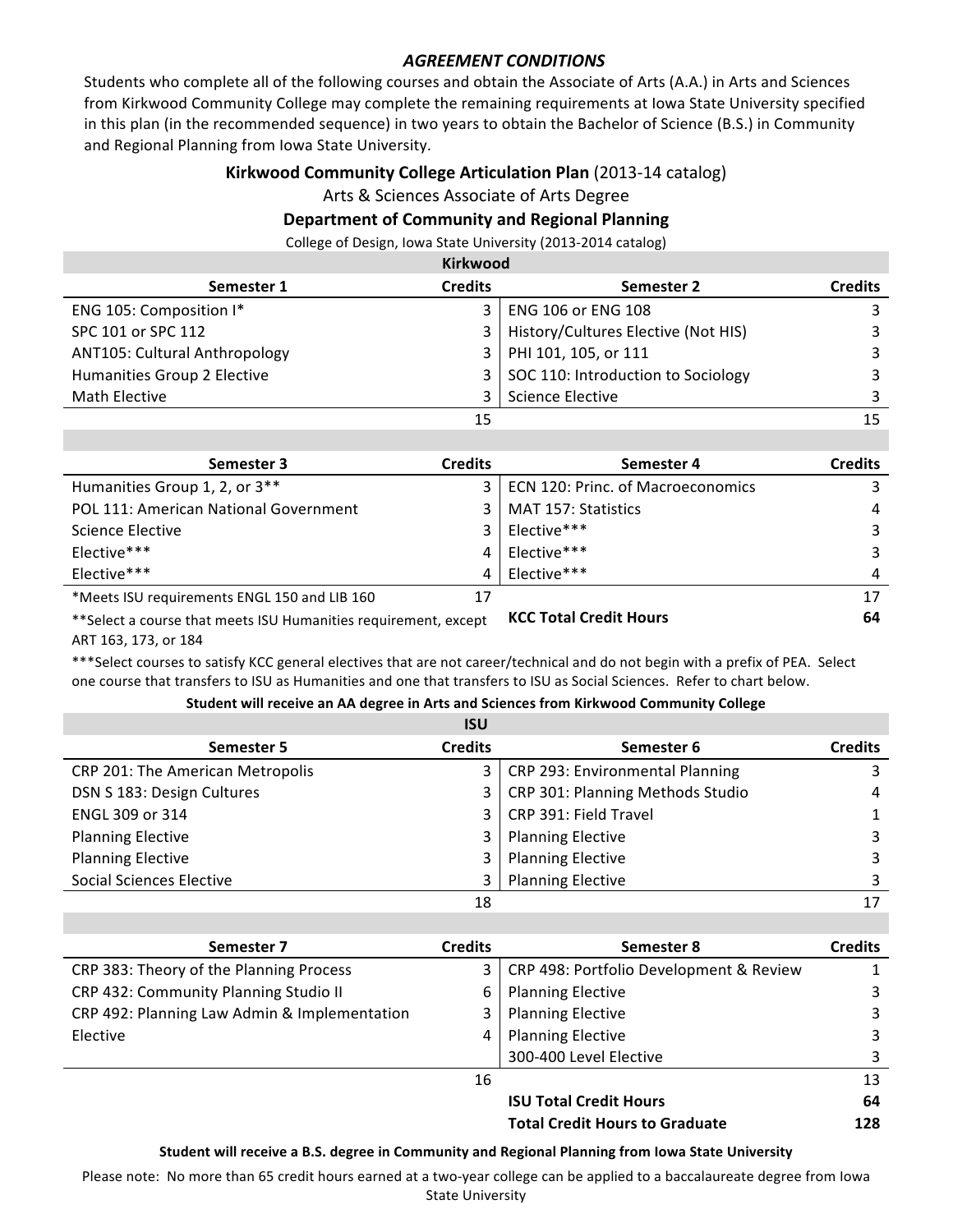Kirkwood Community College general education recommended courses for ease of transfer to Iowa State **University:**

|                                                                                              |                        | <b>CRP Requirement</b> |  |  |
|----------------------------------------------------------------------------------------------|------------------------|------------------------|--|--|
| <b>Kirkwood AA Requirements</b>                                                              | <b>ISU Equivalents</b> | <b>Met</b>             |  |  |
|                                                                                              |                        |                        |  |  |
| History/Cultures - 6 c.h. required for KCC; credits will transfer to ISU as designated below |                        |                        |  |  |
| ANT105: Cultural Anthropology                                                                | ANTHR 201              | Social Sciences +      |  |  |
|                                                                                              |                        | International          |  |  |
|                                                                                              |                        | Perspectives**         |  |  |
| Select a second course from the options below                                                |                        |                        |  |  |
| ASL171: American Sign Language II (4)                                                        | WLC 1T                 | Humanities             |  |  |
| ASL241: American Sign Language III (3)                                                       | WLC 2T                 | Humanities             |  |  |
| ASL271: American Sign Language IV (3)                                                        | WLC 2T                 | <b>Humanities</b>      |  |  |
| CLS140: Understanding Cultures - Mideast (3) OR                                              | U ST 1T                | Elective               |  |  |
| CLS151: Understanding Cultures - Latin America (3)                                           | HUM <sub>2T</sub>      | <b>Humanities</b>      |  |  |
| <b>OR</b>                                                                                    |                        |                        |  |  |
| CLS159: Understanding Cultures - Indigenous Central                                          | U ST 1T                | Elective               |  |  |
| Am. (3) OR                                                                                   |                        |                        |  |  |
| CLS162: Understanding Cultures - Pacific Societies (3)                                       | U ST 1T                | Elective               |  |  |
| <b>OR</b>                                                                                    |                        |                        |  |  |
| CLS165: Understanding Cultures - Modern Japan (3)                                            | U ST 1T                | Elective               |  |  |
| OR                                                                                           |                        |                        |  |  |
| CLS167: Understanding Cultures - Modern China (3)                                            | U ST 1T                | Elective               |  |  |
| <b>OR</b>                                                                                    |                        |                        |  |  |
| CLS171: Understanding Cultures - Sub-Saharan Africa                                          | U ST 1T                | Elective               |  |  |
| (3)                                                                                          |                        |                        |  |  |
| FLC241: Intermediate Chinese I (4)                                                           | F LNG 2T               | <b>Humanities</b>      |  |  |
| FLC241: Intermediate Chinese II (4)                                                          | F LNG 2T               | <b>Humanities</b>      |  |  |
| FLF142: Elementary French II (4)                                                             | <b>FRNCH 102</b>       | Humanities +           |  |  |
|                                                                                              |                        | International          |  |  |
|                                                                                              |                        | Perspectives**         |  |  |
| FLF241: Intermediate French I (4)                                                            | <b>FRNCH 201</b>       | Humanities +           |  |  |
|                                                                                              |                        | International          |  |  |
|                                                                                              |                        | Perspectives**         |  |  |
| FLF242: Intermediate French II (4)                                                           | <b>FRNCH 202</b>       | Humanities +           |  |  |
|                                                                                              |                        | International          |  |  |
|                                                                                              |                        | Perspectives**         |  |  |
| FLG142: Elementary German II (4)                                                             | <b>GER 102</b>         | Humanities +           |  |  |
|                                                                                              |                        | International          |  |  |
|                                                                                              |                        | Perspectives**         |  |  |
| FLG241: Intermediate German I (4)                                                            | <b>GER 201</b>         | Humanities +           |  |  |
|                                                                                              |                        | International          |  |  |
|                                                                                              |                        | Perspectives**         |  |  |
| FLG242: Intermediate German II (4)                                                           | <b>GER 202</b>         | Humanities +           |  |  |
|                                                                                              |                        | International          |  |  |
|                                                                                              |                        | Perspectives**         |  |  |
| FLS142: Elementary Spanish II (4)                                                            | <b>SPAN 102</b>        | Humanities +           |  |  |
|                                                                                              |                        | International          |  |  |
|                                                                                              |                        | Perspectives**         |  |  |
| FLS241: Intermediate Spanish I (4)                                                           | <b>SPAN 201</b>        | Humanities +           |  |  |
|                                                                                              |                        | International          |  |  |
|                                                                                              |                        | Perspectives**         |  |  |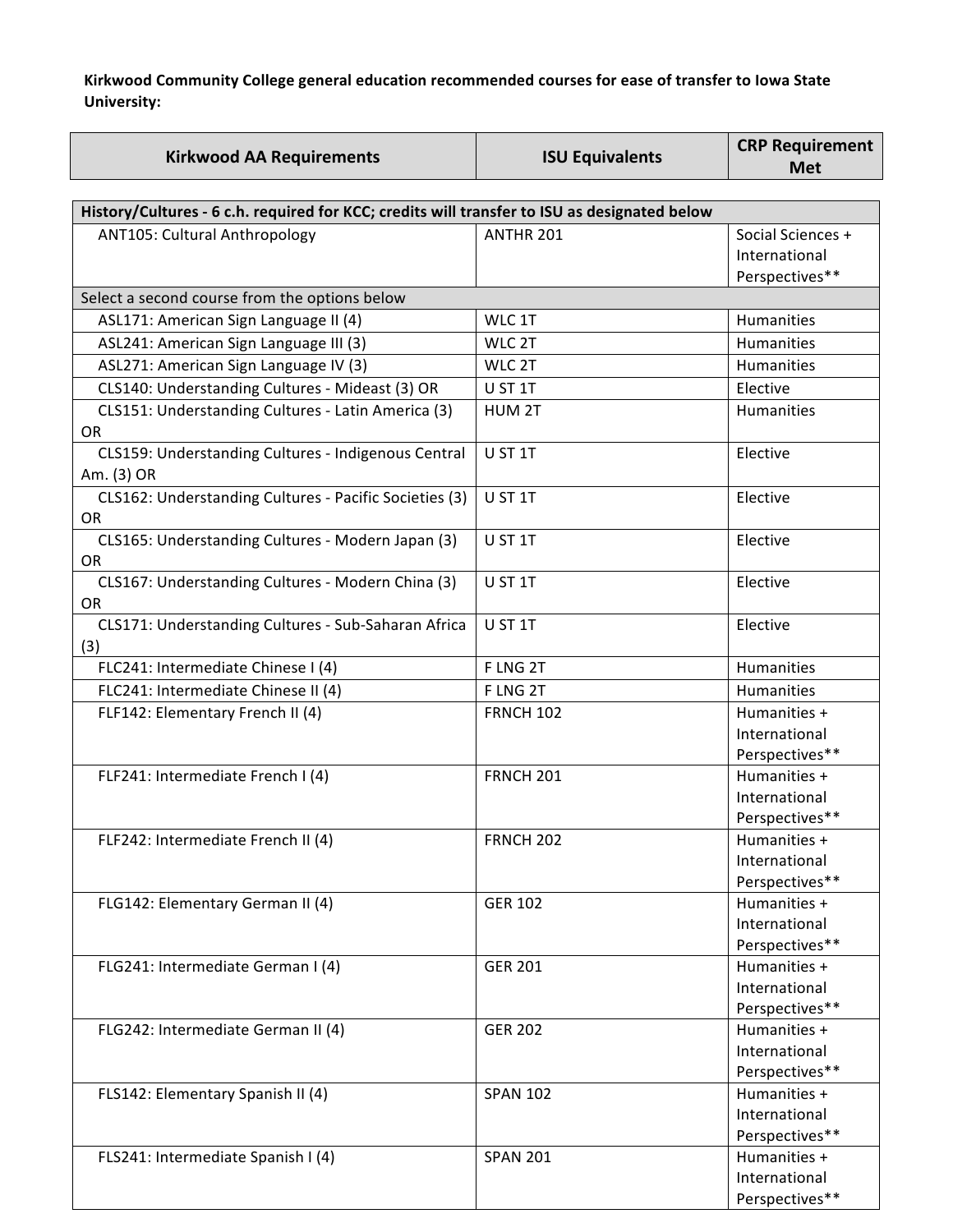| FLS242: Intermediate Spanish II (4)               | <b>SPAN 202</b>  | Humanities +      |
|---------------------------------------------------|------------------|-------------------|
|                                                   |                  | International     |
|                                                   |                  | Perspectives**    |
| REL101: Survey of World Religions (3)             | <b>RELIG 205</b> | Humanities +      |
|                                                   |                  | International     |
|                                                   |                  | Perspectives**    |
| REL120: Judaism, Christianity, and Islam (3)      | <b>RELIG 1T</b>  | <b>Humanities</b> |
| REL125: Introduction to Islam (3)                 | <b>RELIG 1T</b>  | Humanities        |
| REL130: Introduction to Religions of the East (3) | <b>RELIG 1T</b>  | <b>Humanities</b> |
| REL140: Religion in the United States (3)         | <b>RELIG 210</b> | Humanities + U.S. |
|                                                   |                  | Diversity***      |
| REL160: Religions of China (3)                    | <b>RELIG 1T</b>  | <b>Humanities</b> |

| Humanities - 9 c.h. required by KCC; one of which must be from group one to meet an ISU requirement |                  |                   |  |
|-----------------------------------------------------------------------------------------------------|------------------|-------------------|--|
| One course from group 1, one course from group 3, and one course from group 2, 3, or 4              |                  |                   |  |
| Select one of the following:                                                                        |                  |                   |  |
| PHI101: Introduction to Philosophy (3)                                                              | <b>PHIL 201</b>  | <b>Humanities</b> |  |
| PHI105: Introduction to Ethics (3)                                                                  | <b>PHIL 230</b>  | <b>Humanities</b> |  |
| PHI111: Basic Reasoning (3)                                                                         | <b>PHIL 206</b>  | Humanities        |  |
| 1. Introductory Arts and Humanities                                                                 |                  |                   |  |
| DRA101: Introduction to Theatre (3)                                                                 | THTRE 106        | Humanities        |  |
| DRA116: Film Analysis (3)                                                                           | JLMC 1T          | Elective          |  |
| DRA125: Introduction to Play Analysis (3)                                                           | THTRE 1T         | Elective          |  |
| HUM190: Culture and Technology (3)                                                                  | HUM 1T           | Humanities        |  |
| HUM105: Working in America (3)                                                                      | HUM 1T           | Elective          |  |
| HUM116: Encounters in Humanities (3)                                                                | HUM 1T           | Elective          |  |
| HUM123: U.S. Film History (3)                                                                       | ENGL 1T          | Elective          |  |
| HUM124: World Film History (3)                                                                      | ENGL 1T          | Elective          |  |
| MUS100: Music Appreciation (3)                                                                      | <b>MUSIC 102</b> | Humanities +      |  |
|                                                                                                     |                  | International     |  |
|                                                                                                     |                  | Perspectives**    |  |
| PHI101: Introduction to Philosophy (3)                                                              | <b>PHIL 201</b>  | Humanities        |  |
| PHI105: Introduction to Ethics (3)                                                                  | <b>PHIL 230</b>  | <b>Humanities</b> |  |
| PHI111: Basic Reasoning (3)                                                                         | <b>PHIL 206</b>  | Humanities        |  |
| PHI130: Philosophy of Human Nature (3)                                                              | PHIL 1T          | Humanities        |  |
| 2. Literature (Prereq: ENG105 or ENG120) (must select one)                                          |                  |                   |  |
| LIT203: Forms of Literature - Story Cycle (3)                                                       | <b>ENGL 2T</b>   | Elective          |  |
| LIT204: Forms of Literature - Nonfiction (3)                                                        | <b>ENGL 2T</b>   | Elective          |  |
| LIT205: Forms of Literature - Drama (3)                                                             | <b>ENGL 2T</b>   | Elective          |  |
| LIT206: Forms of Literature - Fiction (3)                                                           | ENGL 2T          | Elective          |  |
| LIT207: Forms of Literature - Poetry (3)                                                            | <b>ENGL 2T</b>   | Elective          |  |
| LIT208: Forms of Literature - New Media (3)                                                         | <b>ENGL 2T</b>   | Elective          |  |
| LIT209: Forms of Literature - Film Adaptation (3)                                                   | <b>ENGL 2T</b>   | Elective          |  |
| LIT222: Literature and Culture - American Dreams (3)                                                | <b>ENGL 2T</b>   | Elective          |  |
| LIT224: Literature and Culture - Women and Work<br>(3)                                              | <b>ENGL 2T</b>   | Elective          |  |
| LIT225: Literature Themes - Beyond Bartelby (3)                                                     | <b>ENGL 2T</b>   | Elective          |  |
| LIT226: Literature Themes - Search for Identity (3)                                                 | <b>ENGL 2T</b>   | Elective          |  |
| LIT227: Literature and Culture - World Poetry (3)                                                   | <b>ENGL 2T</b>   | Elective          |  |
| 3. Topics in Arts & Humanities                                                                      |                  |                   |  |
| CLS180: American Pluralism (3)<br>HUM 1T<br>Humanities                                              |                  |                   |  |
| DRA117: Film Topics (3)                                                                             | ENGL 2T          | Elective          |  |